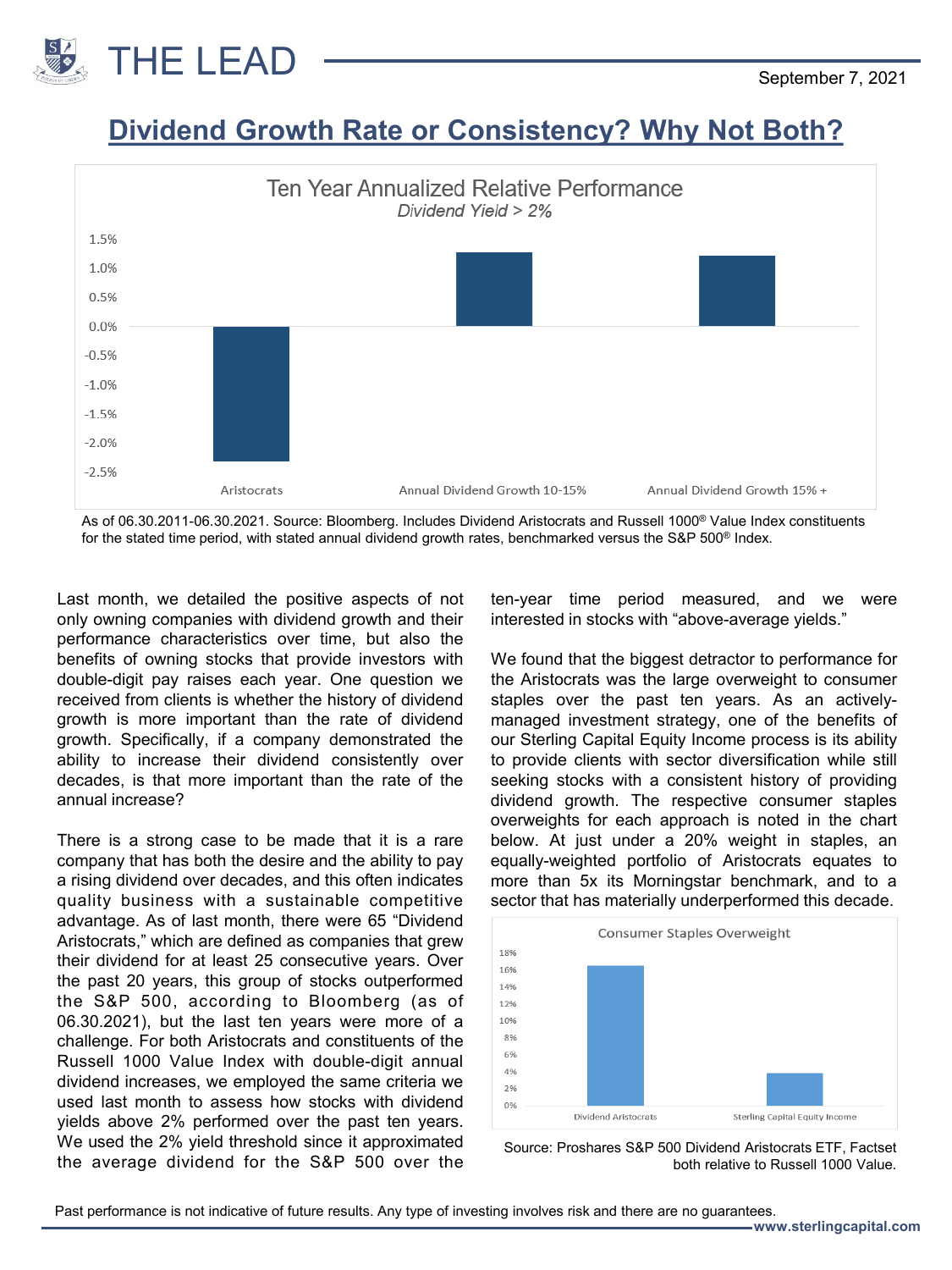

As of 06.30.2011-06.30.2021. Source: Bloomberg.

The benefits of stocks with decades of dividend growth are best seen in down markets. This dynamic is captured in the chart above, which shows the lower beta of these stocks over the past ten years. At Sterling Capital, we do not believe it is an either/or decision to own stocks with double-digit growth rates or decades of proven dividend growth. Instead, we search for both. As noted last month, the five-year historical dividend growth rate for the Equity Income strategy is in the double digits, as of 06.30.2021. However, the strategy also owns seven companies

that grew their dividends annually for 25 years or more. Within Equity Income, we believe that owning strong dividend growers with proven track records while also providing proper diversification is an attractive combination to generate above-average returns with below-average risk for our clients over the long term.

As always, thank you for your interest and trust in managing your investments.

**Charles J. Wittmann, CFA®**, Executive Director, joined Sterling Capital Management in 2014 and has investment experience since 1995. Chip is co-portfolio manager of the Global Leaders strategy and associate portfolio manager of the Equity Income strategy. Prior to joining Sterling, he worked for Thompson Siegel & Walmsley as a portfolio manager and (generalist) analyst. Prior to TS&W, he was a founding portfolio manager and analyst with Shockoe Capital, an equity long/short hedge fund. Chip received his B.A. in Economics from Davidson College and his M.B.A. from Duke University's Fuqua School of Business. Chip earned the Certificate in ESG Investing, which is developed, administered and awarded by the CFA Society of the United Kingdom. He holds the Chartered Financial Analyst® designation.



Past performance is not indicative of future results. Any type of investing involves risk and there are no guarantees.

**www.sterlingcapital.com**